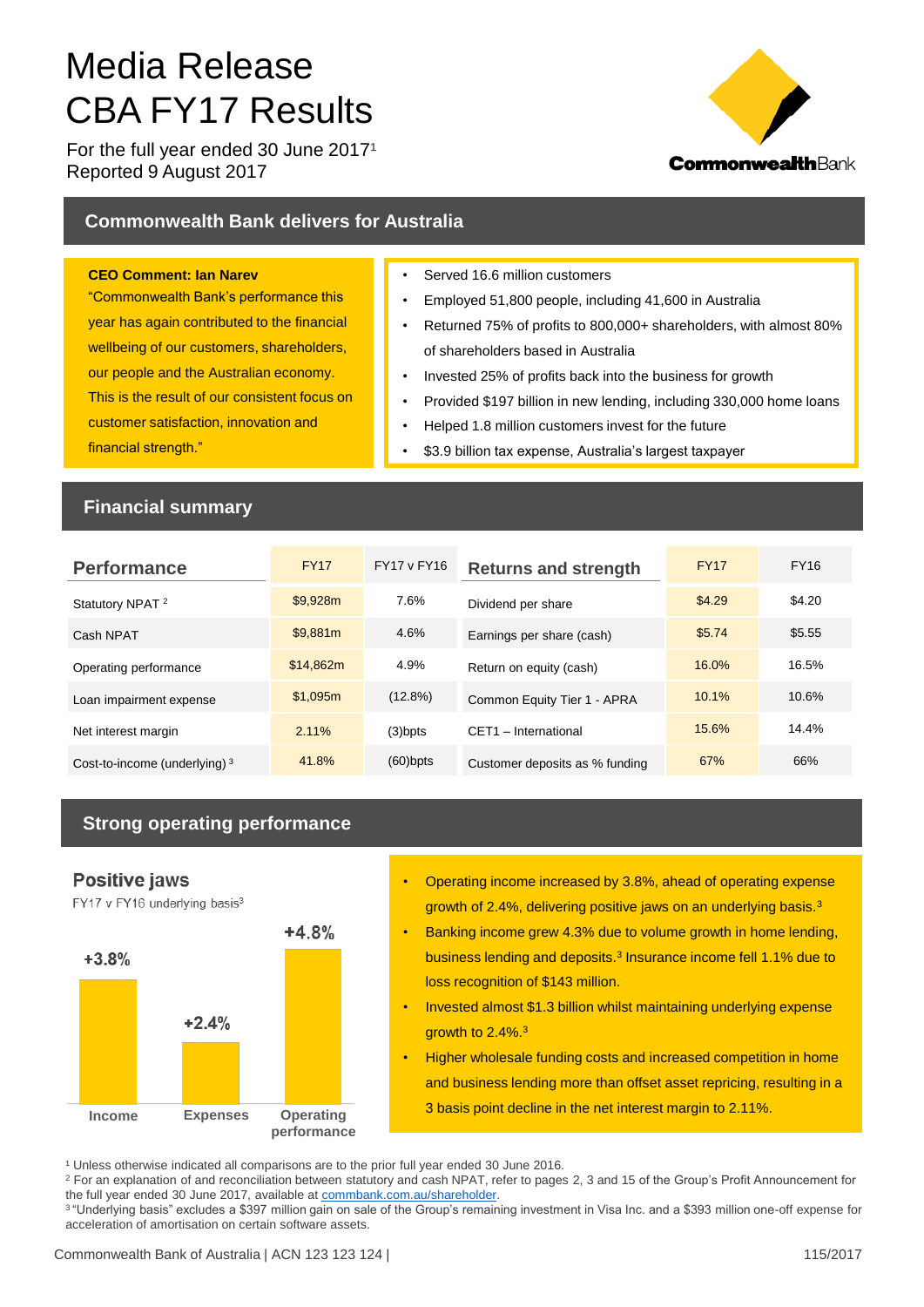## **Sound credit quality**



- Loan impairment expense (LIE) remained low, at 15 basis points of gross loans and acceptances. Consumer LIE was flat at 18 basis points, while corporate LIE fell to 8 basis points from 20 basis points.
- Personal loan arrears were elevated in Western Australia and credit card arrears were seasonally higher in 2H17.
- Home loan arrears remained at low levels, despite higher arrears in Western Australia.
- Home lending growth is within regulatory benchmarks.



- The Group's Common Equity Tier 1 (CET1) ratio was 10.1% on an APRA basis, and 15.6% on an internationally comparable basis, maintaining CBA's position in the top quartile of international peer banks for CET1.
- Our strong organic capital generation and commitment to financial strength, give us confidence that we will meet APRA's 'unquestionably strong' CET1 ratio average benchmark of 10.5% or more by 1 January 2020.
- Customer deposits contributed 67% of total funding and the Net Stable Funding Ratio (NSFR) was 107%.
- The average tenor of the wholesale funding portfolio was 4.1 years and the average tenor of new issuance was 5.2 years.
- Liquid assets increased from \$134 billion in 2016 to \$142 billion, and the Liquidity Coverage Ratio was 129%.
- The Leverage Ratio was 5.1% on an APRA basis and 5.8% on an internationally comparable basis.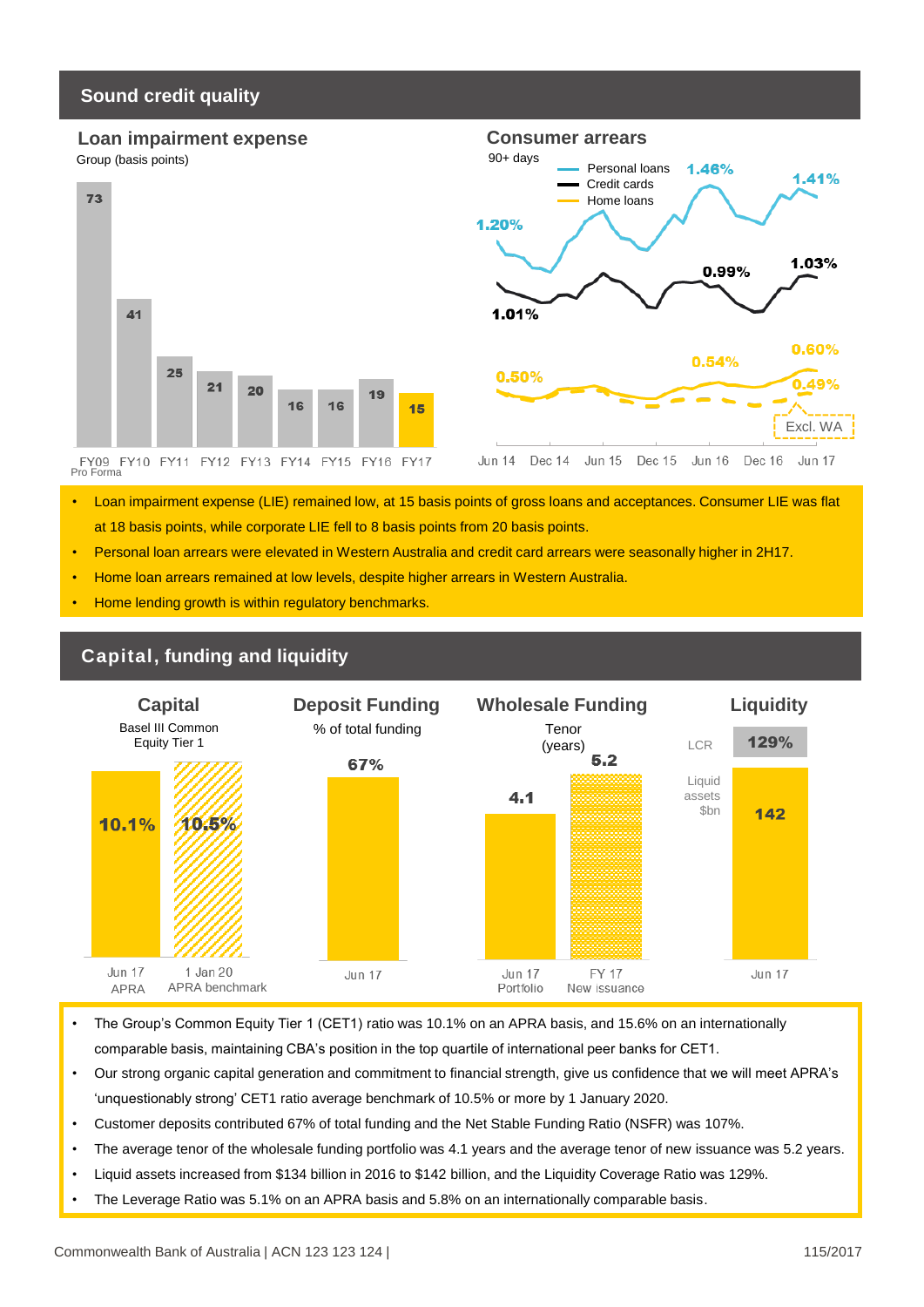#### **Returning profits to shareholders**



- The strength of CBA's financial performance has supported the Board's aim of stable dividends for shareholders.
- CBA dividends are paid to more than 800,000 shareholders and to millions more through their super funds. A final dividend of \$2.30 per share was determined, delivering a full year dividend of \$4.29 (fully franked).
- 75% of cash NPAT is being returned to shareholders.
- The ex-dividend date is 16 August, the Record Date is 17 August and dividends will be paid on 29 September.
- A discount of 1.5% will apply to the market price of shares issued under the dividend reinvestment plan (DRP) for the final dividend. The deadline for notifying participation in the DRP is 18 August.

#### **Setting new customer service goals**

- Since January 2013, we have been first or equal first more than 80% of the time in retail customer satisfaction.
- As at 30 June 2017, we were number one for retail and internet customer satisfaction and equal first for business.<sup>4</sup>
- Given the extent and consistency of our performance, we have decided to set more ambitious targets. Starting this financial year, the Net Promoter Score (NPS) will become the primary metric by which we assess customer satisfaction and our overarching goal is to be number one in NPS for all customer segments.
- We believe that alignment around this ambitious goal will drive future performance for customers and shareholders.



## **Strategic corporate actions**

• We are committed to securing and enhancing the financial wellbeing of people, businesses and communities, and the provision of insurance products to our customers remains core to that vision. CommInsure and Sovereign are strong businesses with scale, expertise, competitive products and access to attractive distribution channels.

We are in discussions with third parties in relation to their potential interest in our life insurance businesses in Australia and New Zealand. The outcome of those discussions is uncertain. While the discussions may lead to the divestment of those businesses, we will also consider a full range of alternatives, including retaining the businesses, reinsurance arrangements or other strategic options.

• On 4 August 2017, John Symond exercised his put option which will require us to acquire the remaining 20% interest in Aussie Home Loans (AHL). The purchase price will be determined in accordance with the terms agreed in 2012 and the purchase consideration will be paid in the issue of CBA shares. We will consolidate AHL from completion of the acquisition which is currently expected to be in late August 2017.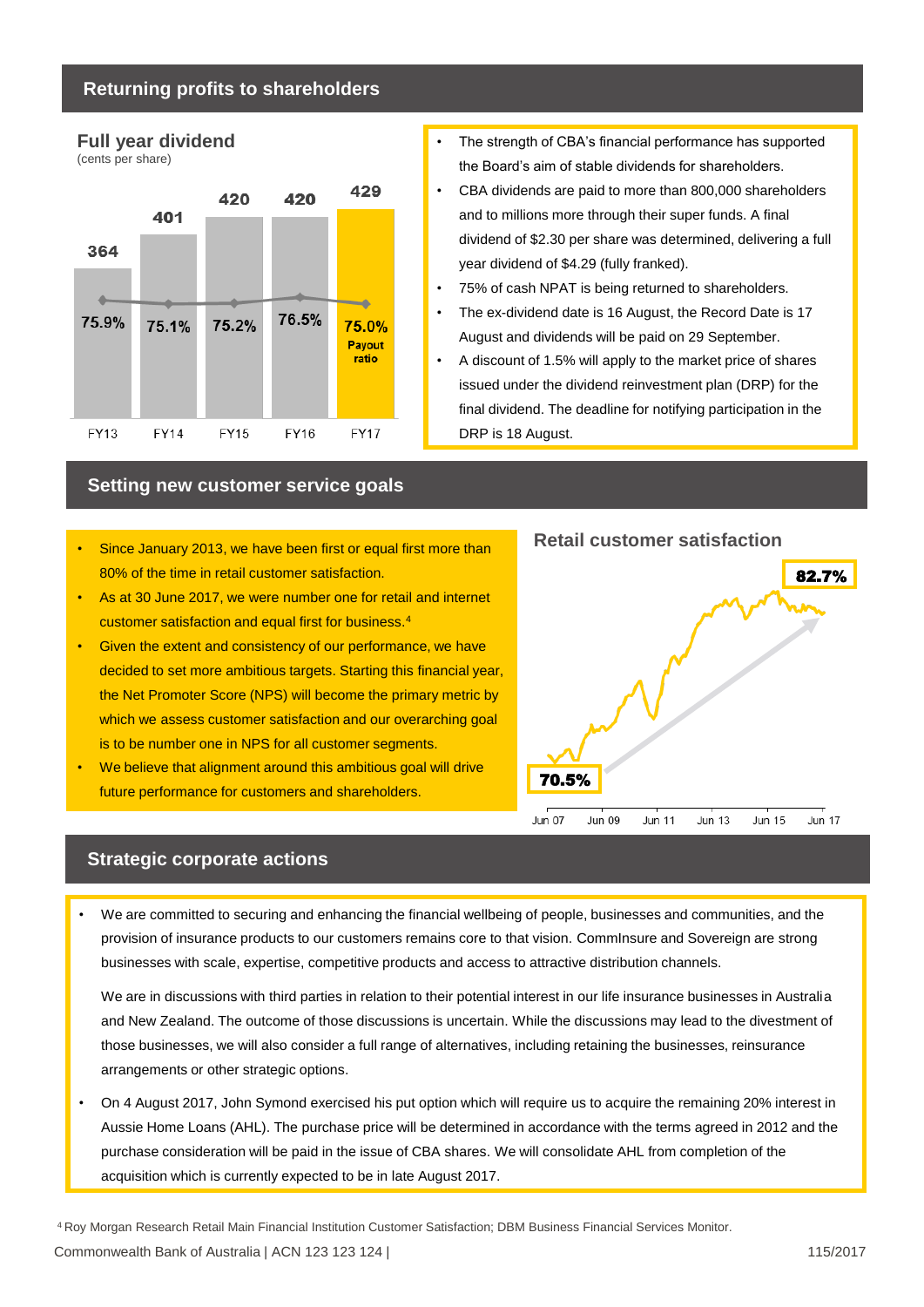## **Delivering great customer experience across channels**

- A strategic priority in FY17 was to enhance the home loan experience for customers by better integrating our branch, online and mobile channels.
- Customers' needs and preferences were gathered through smarter use of data and better conversations across all channels.
- Using this information to serve customers better has resulted in more customers choosing to take out a mortgage through our proprietary channels.

## **Proprietary % of total flows**



#### TI<sub>1</sub> savings . la \$27.00  $\chi^*_{\rm s}$  $\beta$ 阊  $\Box$  $\overline{\mathbb{R}}$ Î **Spend Savings Savings Tracker Challenge Jar**

## **Helping customers through technology**

- CommBank research on financial wellbeing shows one in three Australian households would struggle to access \$500 in an emergency, and more than a third of Australians are spending more than they earn each month.
- To help our customers better manage their finances we have developed new features in the CommBank app that can help improve financial wellbeing at scale.
- Spend Tracker helps improve everyday spending habits.
- Savings Jar helps customers save for times of need.
- Savings Challenge encourages customers to save for goals and tracks their progress.

## **Outlook**

#### **CEO Comment: Ian Narev**

"Headline indicators show that the Australian economy remains sound overall, albeit variable. However many households are concerned about job security, wages and the cost of living. Cyclical investment in mining and construction has underpinned our economy for some time. The next wave of more broad-based business investment that we need to secure jobs and lift wages is important. Business balance sheets have the capacity, and we have a strong banking system. But global caution remains high due to geopolitical change and less expansionist monetary policy. So all of us need to focus on working together to create an environment where businesses continue to invest to create rewarding jobs.

For our part, we will continue to strengthen our balance sheet to ensure that we can support our customers through a variety of economic scenarios. We will also maintain our focus on our long term sources of competitive advantage in our customer base and in technology, while accelerating the focus on productivity that we need to remain competitive for the long term, and listening more to our community to strengthen trust. And above all, we will continue to invest in our people, who are the most critical determinant of long term success."

#### **Media**

Kate Abrahams General Manager Communications 02 9118 6919 media@cba.com.au

#### **Investor Relations**

Melanie Kirk Head of Investor Relations 02 9118 7166 CBAInvestorRelations@cba.com.au

#### **Shareholders** For more information commbank.com.au/results